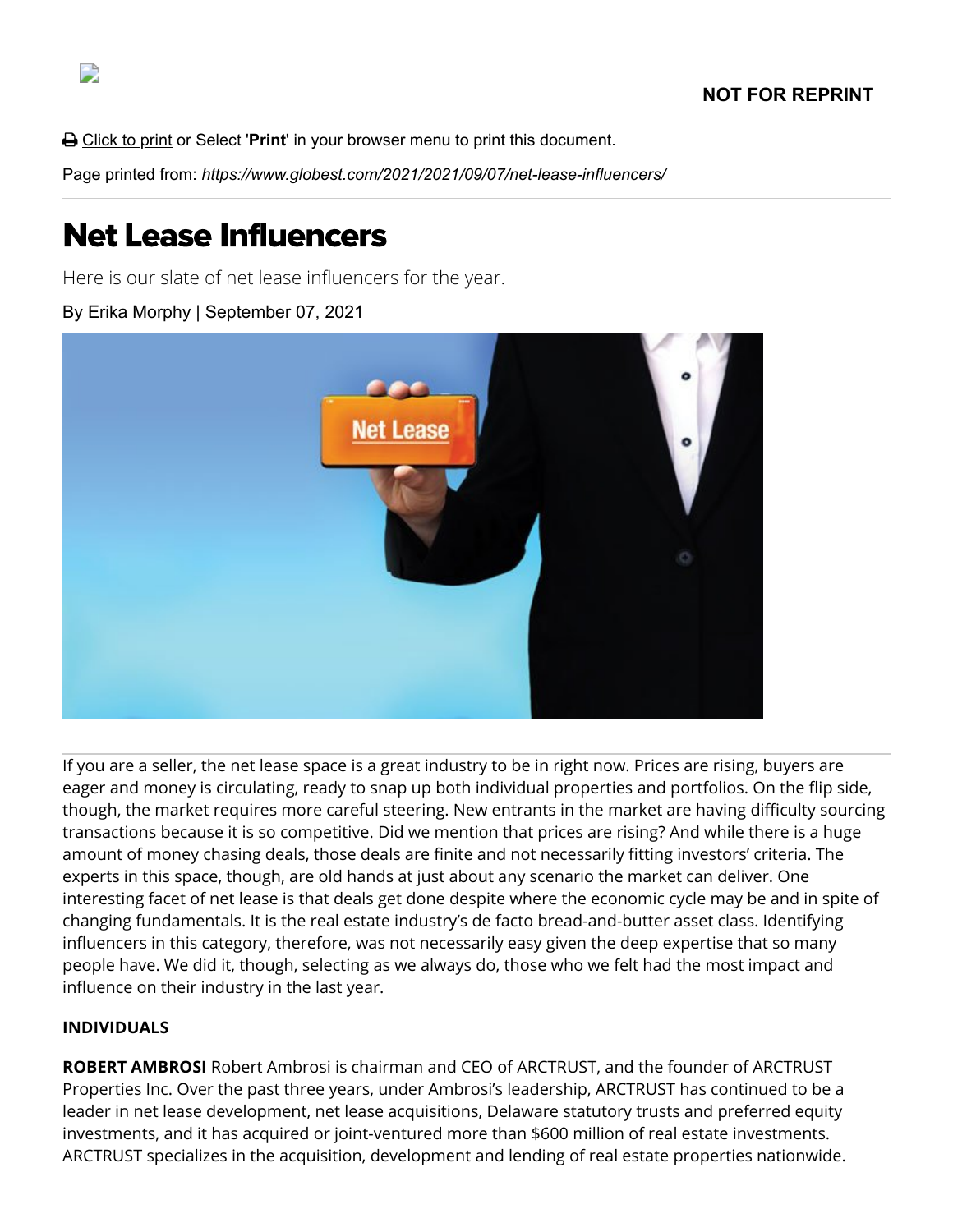

Ambrosi and the executive team have served as the driving force behind the firm's proprietary investment strategies, including the MORE development joint-venture equity program, Preferred Appreciation Vehicles for Real Estate, Delaware statutory trust and opportunity zone platforms. The firm and its affiliates have acquired and developed more than 500 properties with an aggregate value of more than \$3.5 billion throughout the past 35 years. Ambrosi guides ARCTRUST to represent numerous tenants in their expansion programs and he leads the firm in its active joint-venture program with preferred developers across the country. Under Ambrosi's leadership, ARCTRUST approached

COVID-19 with innovation, continuing to grow its business.



**JARED AUBREY** Jared Aubrey believes in a client-centric approach that aligns himself with his clients' short- and long-term goals. With 15 years of commercial real estate experience, Aubrey currently serves as SVP at CBRE. He has a reputation as a relentless marketer who believes in a proactive sales process. He has achieved record-breaking market prices for his clients and successful closings on some of the most challenging deals in the marketplace. Aubrey's colleagues describe him as an exemplary leader within CBRE's Dallas net lease retail team and a trusted advisor to clients. Aubrey focuses on investment sales across the retail, industrial and office sectors throughout Texas and across the

country, and he has represented private investors, developers and institutions in the acquisition and disposition of properties. His specialties include multi-tenant retail centers, single-tenant net-leased investment sales, sale-leaseback transactions and portfolio dispositions. Through an information-sharing approach, Aubrey and his team transacted on one million square feet of properties through-out the 18 months and achieved a 175% increase in business. Aubrey participates in commercial real estate industry organizations and he supports causes within his community.



**BRYAN BENDER** Described as a well-rounded broker who gets the job done, Bryan Bender is the top agent at Fortis Net Lease with nearly \$1.5 billion in net lease sales. Bender, who is a partner and managing director at the firm, mixes traditional and progressive business ideas to maximize success and pushes the boundaries of the market to prove that what others thought was impossible is actually possible. During the pandemic, Bender and his team worked through challenges to achieve their best year ever. While some deals fell apart due to the pandemic, more were saved thanks to Bender's expertise and grace with clients. He is a sales leader in the dollar store market and he built a dollar store marketing

website that has become Fortis' exclusive and proprietary dollar store marketing platform. Bender has led the nation in completed dollar store transactions for the past ten years, with more than 900 personal dollar store sales across 37 states. In addition to helping run the company, Bender leads new brokers to future successes by willingly mentoring any junior broker. As a mentor, he regularly holds meetings to answer questions and keep everyone on track.



**SCOTT BRIGGS** Scott Briggs started his career at Stan Johnson Co. as an intern in 2006, working for a sole brokerage team in the firm's Tulsa, OK, head-quarters. Since then, Briggs has demonstrated his value through his expertise, client focus and tenacity, which have helped him rise to the top at Stan Johnson Co. Throughout his time at the firm, Briggs has received numerous promotions and he also launched and expanded his team. He was promoted to his current role of senior director in 2020, before also being named partner in January 2021. Briggs currently serves as a lead broker at the firm, where he focuses on helping clients acquire and divest net lease assets. He specializes in

coordinating investment sales transactions for dialysis facilities and government-leased assets. His team's sales volume over the past three years totals more than \$356 million, with 40% of that business from dialysis closings, including high-profile assets such as the single-tenant medical facility, Magan Medical Clinic in Covina, CA that traded for nearly \$40 million. Briggs' colleagues describe him as a generous teacher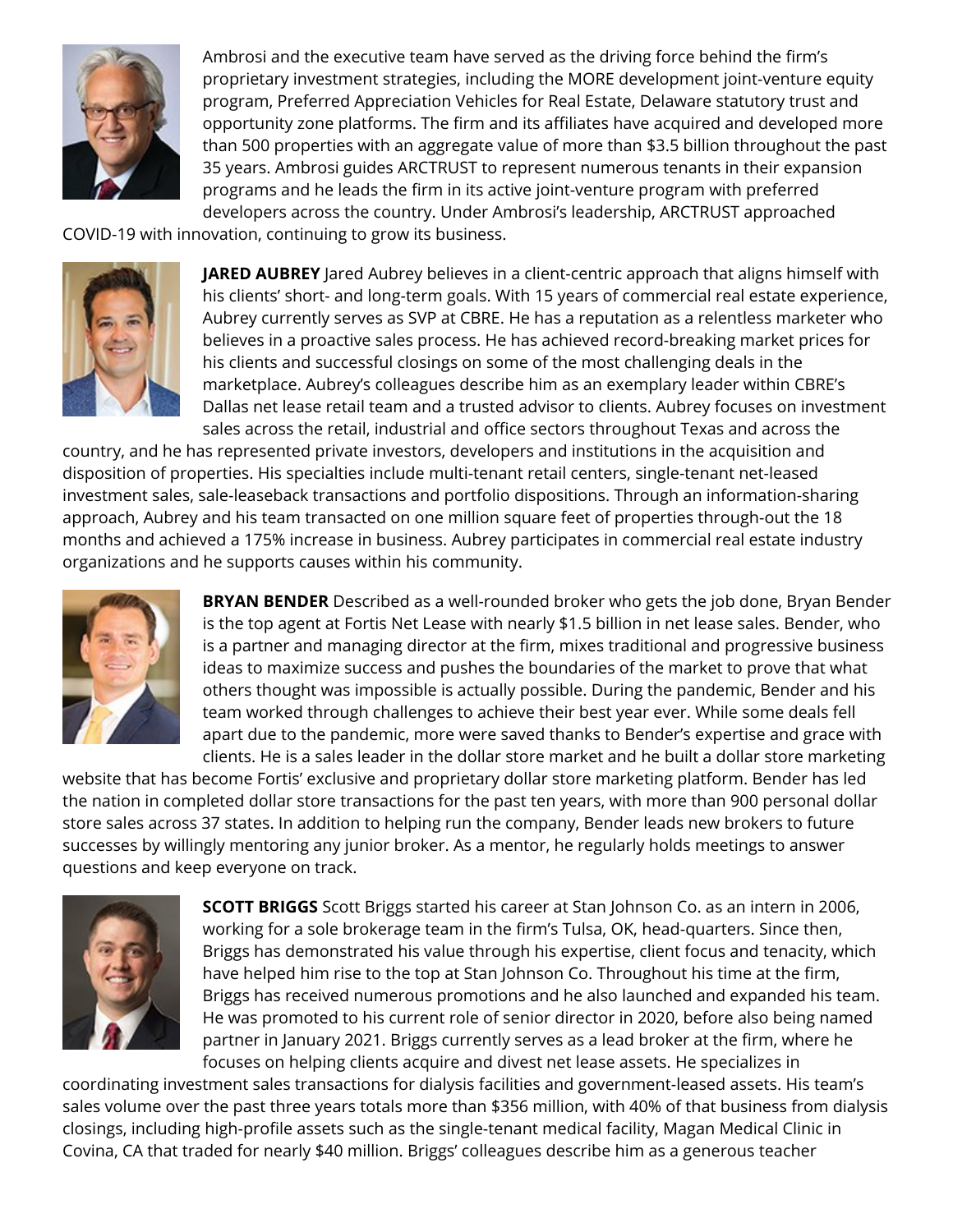regarding the net lease business and someone who continuously challenges others to think outside the box. Aside from work, Briggs is active in the community through his church and as a registered foster parent along with his wife.



**CRAIG S. COLE** Craig Cole established GBT Realty's net lease division nearly 20 years ago when he joined the firm. He now serves as managing director of the division, where he oversees all aspects of program management, sourcing locations, seeking new lessees and negotiating terms of lease deals. Cole's skillset has led to nearly 1,000 net lease deals since he joined the firm. Rather than treating each development as a one-off deal, Cole recognized the intrinsic value of partnering with a retailer and building a longstanding relationship to create the opportunity for many more deals. He has expanded GBT's retailer portfolio and established a reputation for complete immersion into each platform

by understanding the unique needs, target demographics and expansion markets of each retailer. Cole also created a toolbox of services and resources to support site selection and ensure alignment with each retailer's platform, which has helped further the firm as a leading negotiator of net lease deals. During the pandemic, Cole refocused his department's efforts on the booming Nashville market, where he identified opportunities in larger parcels of land and subdivided them for individual net leases. He also recognized new and lasting trends, such as the need for drive-thru windows at restaurants and other establishments, and became efficient at implementing these conveniences into properties.



**JONATHAN W. HIPP** Jonathan Hipp is head of Avison Young's US net lease group. Described as someone who has a contagious positive attitude and a pasion for what he does, Hipp continuously puts clients and colleagues first and is adept at connecting people, which aids him as a client advisor as well as a mentor to junior brokers. With more than 25 years of industry experience, Hipp is a pioneer in the net lease industry and he continues to be at the forefront of the sector. He is credited with building Avison Young's net lease platform and assembling a team to deliver best-in-class solutions for clients, including high net-worth and institutional investors. Hipp predicted the net lease sector

would continue to be a solid investment during the pandemic and he achieved one of his best years yet in 2020. Along with his team, Hipp closed two structured credit tenant net-lease properties, totaling more than \$570 million and representing 1.4 million square feet. In addition to building a transactional book of business, Hipp helps create a collaborative environment across all verticals at Avison Young. Prior to Avison Young, Hipp founded Calkain Cos., a leading net lease firm.



**KARLY IACONO** With nearly two decades of experience, Karly Iacono is a respected thought-leader and advisor in the commercial real estate industry. She is a highly valued member of CBRE due to her outstanding production levels, her ability to share ideas with senior leadership and her role as a resource for brokers at all levels of the firm. As SVP at the firm, Iacono's responsibilities include providing owners with national expertise on netleased sales and acquisitions, sale-leasebacks and single-tenant development in coordination with the CBRE national net lease group. Among Iacono's recent notable netlease transactions are a nearly \$38 million single-tenant office in Pennsylvania, a \$19

million Home Depot in West Mifflin, PA, and a \$16.8 million Dick's Sporting Goods in Charlotte, NC. Iacono additionally influences the industry through a video series she launched last year called CRE Fast Five, which educates new investors, covers timely industry topics and has garnered wide viewership. Iacono's techforward approach to utilizing digital media, such as Clubhouse, Instagram, LinkedIn and YouTube, allowed her to connect with new clients and maintain visibility during the pandemic. Prior to joining CBRE, Iacono served as the first VP of investments at Marcus & Millichap, where she earned numerous recognitions and awards. Iacono gives back to her community via work with national non-profit organizations and local community outreach programs.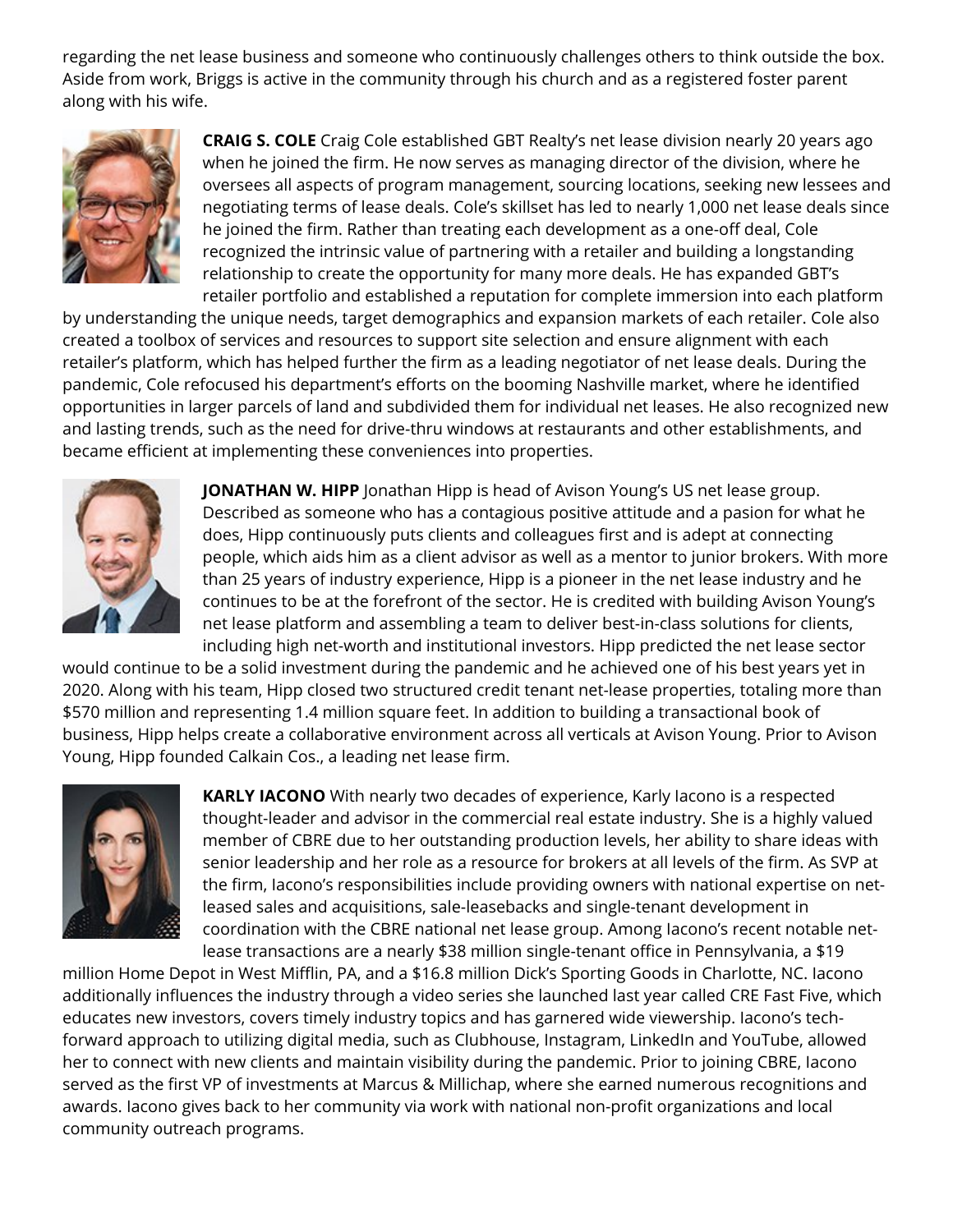**JAMES KOMAN** ElmTree Funds' founder and CEO James Koman guides his firm with a hands-on approach



while handling day-to-day and long-term deci-sions and remaining at the forefront of developments in the net lease sector. With Koman's guidance, ElmTree Funds has increased its gross assets under management to nearly \$4.5 billion. His deep experience in the net lease space dates back to 2003 when he shifted his strategy to the industrial and office sectors. He has transacted more than \$11 billion during his career in net lease. An innovative thinker and entrepreneur at heart, Koman differentiated ElmTree Funds' strategy by creating the firm's 100% financing program, which allows developers to earn profit without investing capital in a project and allows the firm to receive wholesale pricing on single-tenant build-to-suit net lease assets; creating an arbitrage between stabilized

and pre-stabilized prices. A primary focus for Koman is portfolio management, for which he routinely explores creative exit opportunities for the firm's funds. He has helped the company navigate two successful recapitalizations since 2017, both of which solidified favorable returns. Koman saw the pandemic as an opportunity to capitalize on low rates and significant tailwinds in the industrial sector. Since July 2020, Koman has led the firm to raise more than \$1 billion for the acquisition of single-tenant, build-to-suit net lease assets.



**DAVID KRASNOFF** When he was just getting started in his career as a junior acquisitions analyst nearly 20 years ago, David Krasnoff quickly demonstrated his strong work ethic. Now as executive director at Avison Young, Krasnoff consistently serves as a top producer nationally within the firm's debt and structured finance group and he has financed more than \$1 billion in net lease assets within the past few years. Throughout his career, Krasnoff has been involved with more than \$4 billion in transactions. As the pandemic took hold, Krasnoff went to great lengths to make sure his deals got across the finish line. His clients include large institutional investors as well as local and regional players. His

integrity, tenacity and candor have helped him build lasting, long-term relationships with clients. Many clients rely on his advice and creativity to solve their most complicated deals. Krasnoff's main responsibilities include originating, structuring and closing debt and equity financings in the net lease space throughout the US. In addition, Krasnoff has taken it upon himself to mentor younger members of his team, including firstyear analysts and summer interns. He is a past treasurer and executive committee member of NAIOP's New York City chapter and he supports several community and charitable organizations outside of his professional life.



**GLEN KUNOFSKY** Since the early 2000s, Glen Kunofsky has been an innovator in sales and he was one of the first professionals to move to the direct-to-consumer model. Since then, he has been the first to market sale-leaseback across a variety of different product types and specialty use assets, including amusement parks, car washes and funeral homes. He now leads Marcus & Millichap's triple-net lease pro group as executive managing director of investments. Under Kunofsky's direction, the group, which specializes in single-tenant net lease investment services, has achieved more than \$2.5 billion in deal volume each year for the past three years. Kunofsky and his team were ahead of the game when

COVID-19 hit by already offering virtual tours and drone footage for properties before it became a requirement. During the pandemic, he continued to ensure that his tenants and landlords were supported and that the M&A process moved forward. He also continued to foster relationships among tenants, landlords and clients in an effort to build success despite pandemic challenges. His primary focus now includes growing and expanding into new and emerging verticals and product types. Kunofsky is known for having a positive presence and influence in the industry. He has won several industry awards throughout the past 20 years.

**CHAD KURZ** Building a strategy around hyper-focused specialization, including in the net lease retail space, Matthews Real Estate Investment Services has developed a top-tier client approach. Chad Kurz, EVP and national director of the company's net lease retail division, has been a leader in implementing this strategy.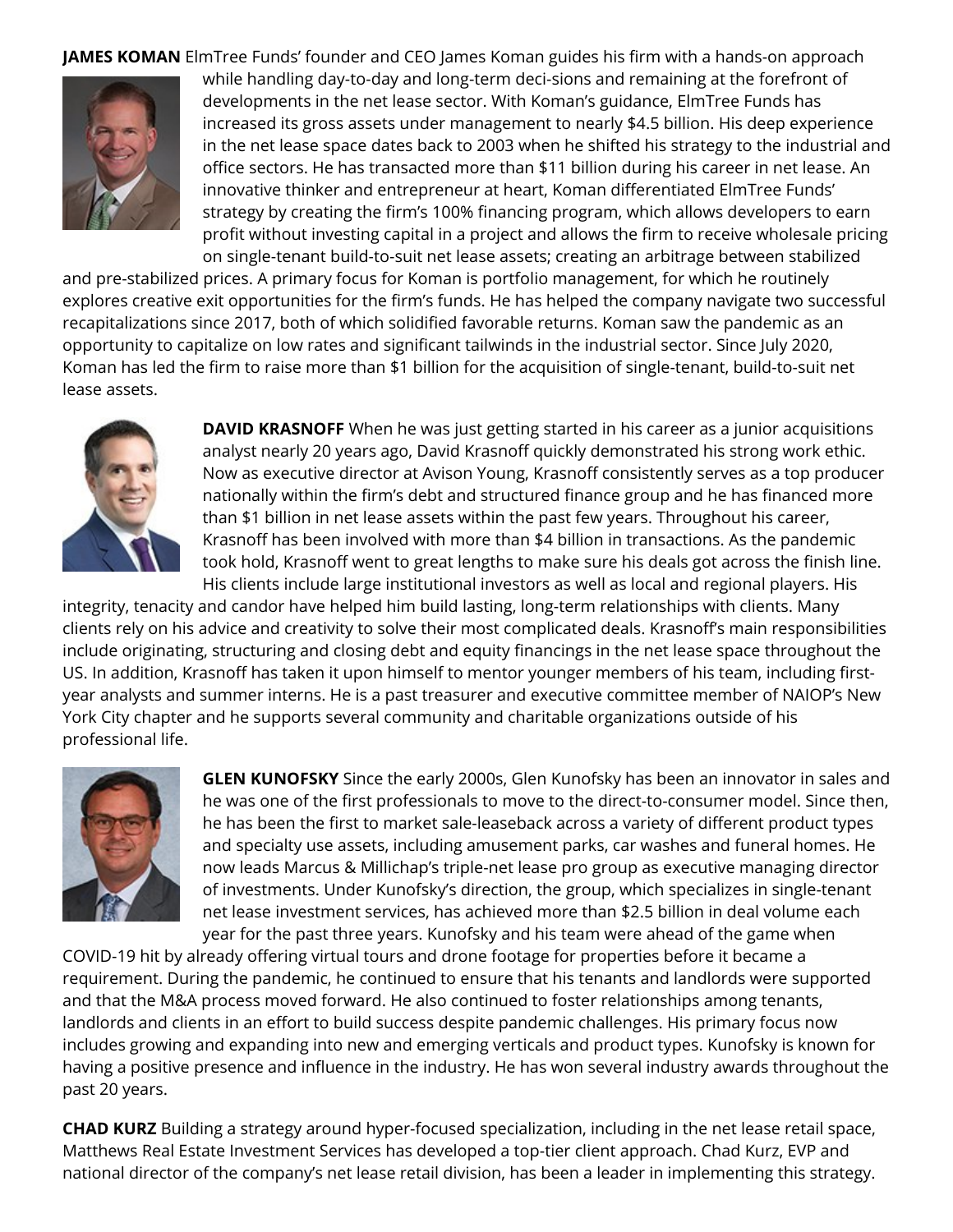

Kurz is dedicated and team-oriented with a passion to inspire other agents through positive energy, hard work and mentorship. Throughout his career in the net lease sector, Kurz has completed more than \$1 billion in sales volume, 474 sales and set multiple caprate records. During his time at the firm, Kurz has single-handedly increased total transactions closed by 429% and boosted gross revenue by 443%. He is recognized as a leading agent at the firm, having been involved with more transactions than any other agent. His responsibilities include managing the net lease retail division, recruiting talent and mentoring new hires. During the pandemic, Kurz endeavored to show confidence and

lead by example; continuing to recruit agents and offer empathy and support to clients that were experiencing difficult market conditions. He completed 79 transactions in 2020 and ranked as one of Matthews' top agents once again. Among his notable recent transactions are the \$13.3 million close of a Tesla property and the \$12.9 million close of a Walgreen's property.



**PATRICK LUTHER** At the age of 28, Patrick Luther co-founded SRS Real Estate Partners' National Net Lease Group. NNLG is the exclusive net lease capital markets platform within the firm and the largest solely retail-property-focused commercial real estate brokerage company in North America. Luther joined the firm in 2016 with more than 10 years of transactional brokerage experience and more than \$3 billion in closed transactions. As managing principal at the firm, Luther focuses on single-tenant, triple net-leased investments, including national portfolios, merchant developer representation, vacant and dark store redevelopment or liquidation, zero cash flow transactions and more. Luther

and his partner, Matthew Mousavi have grown the firm to 60 investment brokers and 20 support staff across more than 25 offices nationwide. Despite COVID-19 challenges, NNLG ended 2020 with more than \$1.9 billion in total net lease transaction volume, encompassing more than 600 individual deals. The group's 2020 year-end transaction volume increased 26% compared to 2019. Last year, NNLG saw an increase in lease restructuring and advisory business. The group assisted landlords with ways to offer relief to tenants without impacting finances or liquidity. Under Luther's leadership, the group brought in fresh capital and arranged joint ventures and partnerships to assist struggling owners and troubled assets during the pandemic. Luther's focus on growth at SRS Real Estate Partners has led to increasing market share in the net lease space.



**BEN REINBERG** Ben Reinberg has spent more than 25 years investing in commercial real estate, specifically net lease properties. Fifteen years ago, he developed a niche, focused almost exclusively on net-lease medical, and he bought a variety of healthcare facilities, including specialty care clinics, dialysis centers, walk-in emergency rooms, gastroenterology clinics and diagnostic imaging centers, before they became popular targets within the investment community. As CEO and founder of Alliance Consolidated Group of Companies, Reinberg provides overall strategic and investment direction. He continues to oversee numerous lines of business for the firm, including acquisitions, client

relations and public relations. Prior to the pandemic-related challenges, Reinberg ensured that the firm's investments could flourish in any environment due to the creditworthiness and quality of its tenant base. Not only did the firm collect rent from all of its tenants last year, but it also financed numerous properties and acquired 12 new assets. Due to Reinberg's approach in holding properties for long-term and only selling when price and conditions are optimal, the company has achieved significant investor base growth in recent years. During the past three years, the company has completed 17 acquisitions totaling \$66 million and sold seven properties for a total of \$23 million. Reinberg gives back to the community via mentorship. Over the years, he has guided many young investors, brokers, bankers, insurance agents and attorneys in CRE investment and the intricacies of net lease real estate.

**GREGG SEIBERT** Gregg Seibert holds deep experience in the net lease space having spent his 27-year career in the industry at four publicly traded net-lease REITs. Now, Seibert serves as COO at Essential Properties Realty Trust, where he oversees credit, underwriting, origination and asset management. He is credited with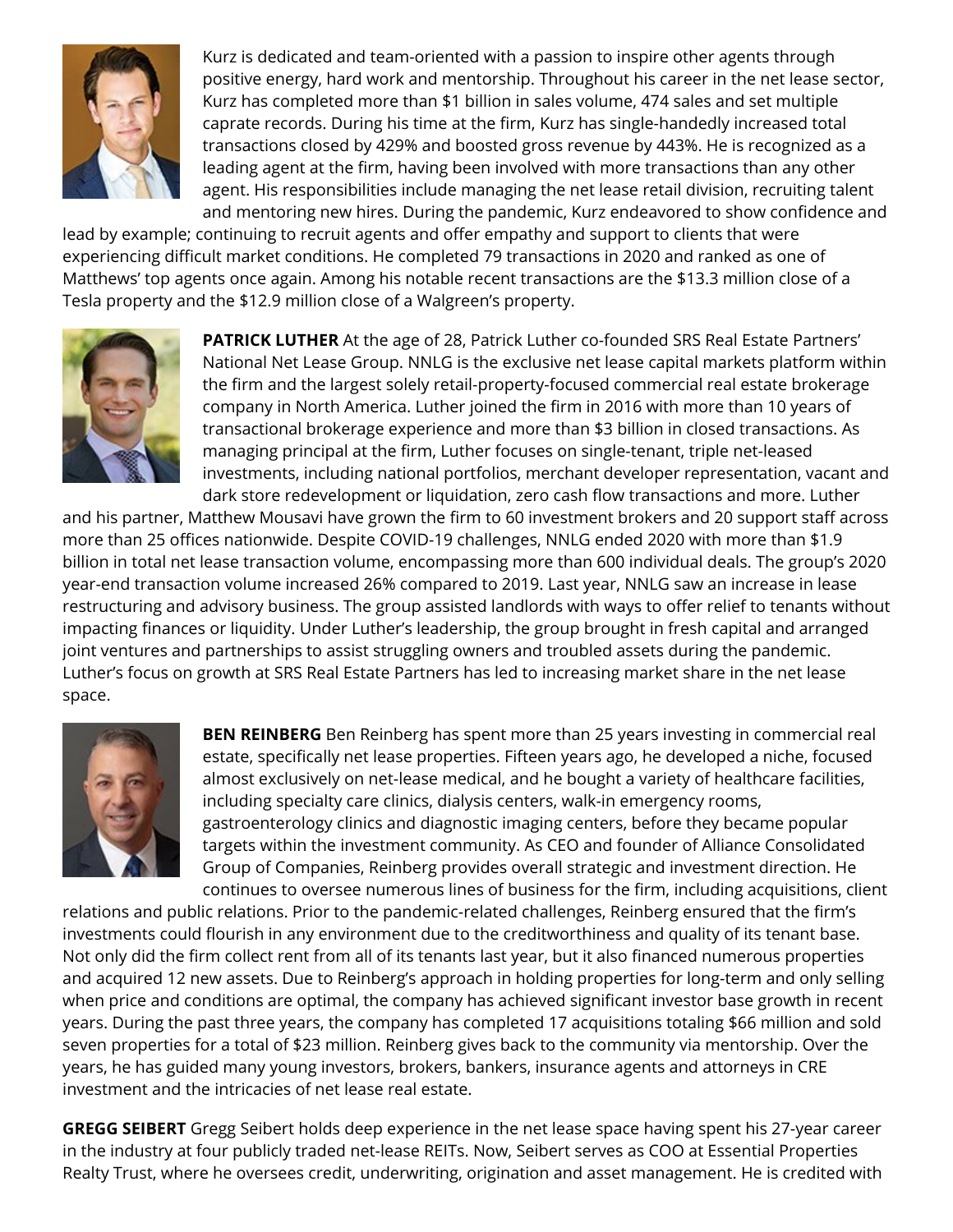

helping grow the company from scratch in 2016 to more than \$3 billion in net lease properties by mid-2021. Throughout his career, Seibert has underwritten and originated thousands of individual net lease deals, ranging from \$1 million to more than \$500 million, and he has closed a total of more than \$20 billion of net lease transactions. Due to his vast relationships with tenants and operators across the country, Seibert has helped numerous small and medium-sized businesses grow from a few units into large regional and national chains. During the pandemic, Seibert took a rational and accommodative approach to working with tenants whose industries were heavily impacted. He ensured commitments

made prior to the pandemic were honored or postponed, and as a result, Essential Properties Realty Trust was one of the first REITs to restart its investment programs. In addition, Seibert has mentored dozens of underwriters and origination professionals, many of which have followed him to new companies.



**ELAN SIEDER** Creativity is the key to success and staying ahead of the curve for Elan Sieder, net lease advisor for Sands Investment Group. Sieder continuously looks for ways to add value for clients and he views the business as a whole rather than individual transactions. Sieder's primary role at Sands Investment Group is to manage relationships that benefit both the broker and the client; a task that he excels at due to his ability to relate to people at a high level. Under Sieder's guidance, his team has consistently grown its deal volume, closed transactions and new project pipeline in recent years. He leads his team by helping them understand who to target as a whole, in order to bring in new,

bigger business opportunities. During the pandemic, Sieder's creativity helped overcome challenges and find new opportunities. Last year, he saw the opportunity to merge groups and he quickly pivoted to assist fellow professionals in growing unit counts. During the pandemic, his team also assisted numerous clients in positioning themselves for sustainable growth. Sieder has taken a particular interest in the early childhood education space, a sector that was directly impacted by the pandemic, and he currently is working toward a long-term vision for helping education centers get back up and running to support their communities.



**JOSHUA SIMON** Since its inception in 2010, SimonCRE and its founder and CEO Joshua Simon have been influential in the net lease space. The national development and acquisition company cultivated experience and resiliency during the Great Recession, which allowed Simon to build a company foundation based on passion, ability and strong relationships. When the pandemic struck last year, the company relied on this foundation, as well as its focus on essential retail tenants in the net lease space, in order to weather the storm. Throughout the pandemic, Simon remained proactive. The firm hired additional positions in anticipation of increasing workload and doubled in size. Simon also

invested in technology by having the firm generate software that automates the business and helps share information. Under Simon's leadership, SimonCRE has completed more than 220 projects across 22 states. The firm has roughly 50 projects in construction planned for this year, totaling \$300 million. As a net lease expert, Simon directs the firm's development and disposition operations while leading its growth strategy. Simon additionally influences the industry through the SimonCRE Insights blog by providing information and expertise on commercial real estate topics. A recent, personal accomplishment for Simon was the masterplanned community, Village at Prasada in Surprise, AZ, a more than 100-acre mixed-use project that features a new Costco and has already garnered interest from major tenants.



**TYLER SORENSON** During his 16-year career in commercial real estate, Tyler Sorenson has managed more than 1,000 properties valuing several billion dollars and his portfolio continues to grow at RPT Realty, where he serves as managing director and investment lead for the firm's new joint-venture net lease platform, RGMZ. In partnership with GIC, Zimmer Partners and Monarch Alternative Capital, the platform is pioneering a new model for net lease investing by taking advantage of dislocated cap rates to invest in high-credit single-tenant net lease assets. Sorenson drives investments for the platform, which was announced in March 2021. He and his team will target more than \$1 billion of acquisitions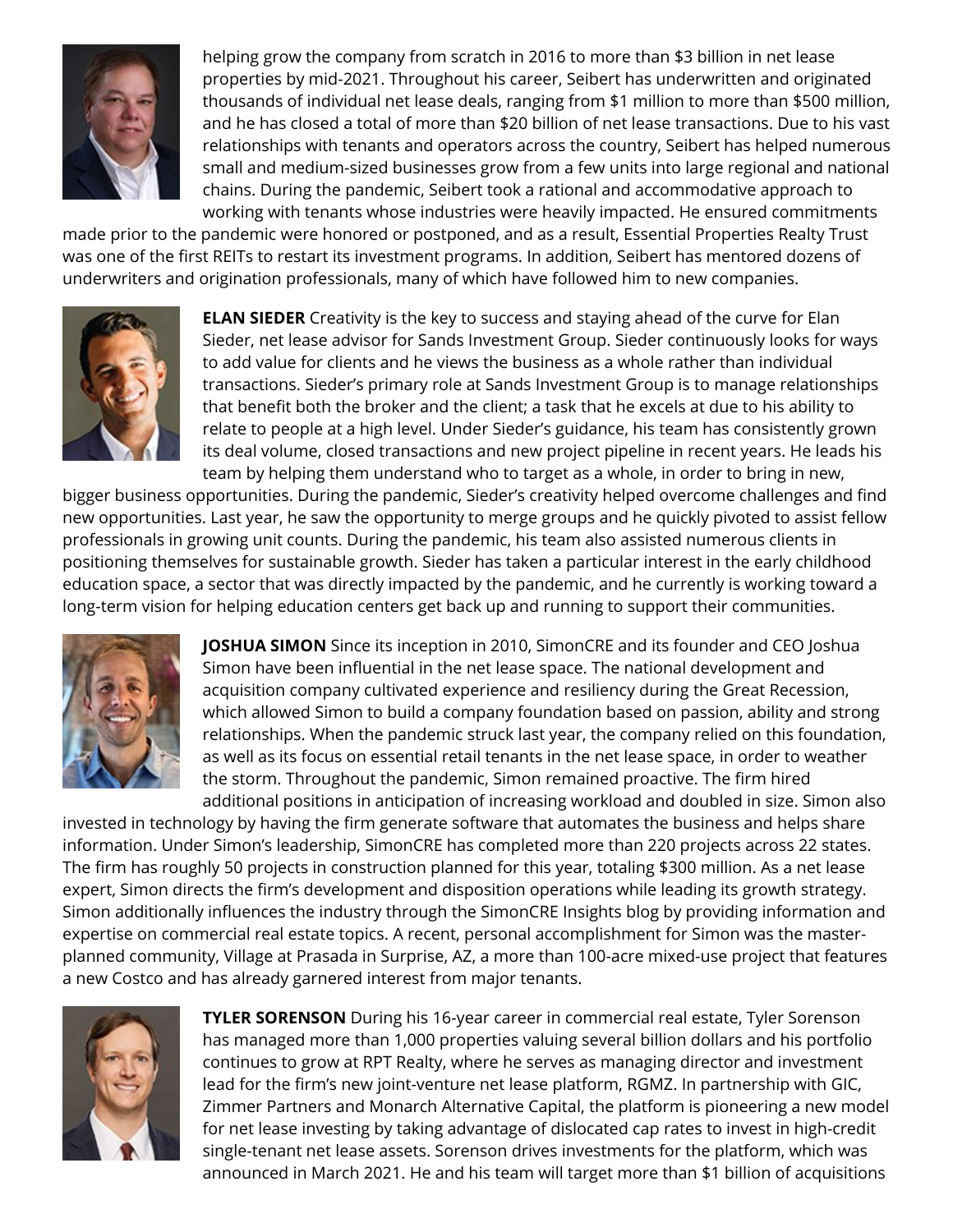of essential, resilient and high-credit tenants subject to long-term net leases. As an influential investment professional in the net lease field, Sorenson has deployed billions of dollars of capital and driven growth in the sector. He has more than 16 years of shopping center and net lease experience; ten of which have been in portfolio managerial roles with GE Capital and Spirit Realty Capital. In 2020 alone, Sorenson closed nearly \$500 million of Spirit Realty Capital's \$865 million in acquisitions for the year, while shifting the company's focus from majority retail to industrial. While at Spirit Realty Capital, Sorenson oversaw a team that managed 900 net lease properties amounting to roughly one-third of the firm's real estate portfolio.



**JAMES STEUTERMAN** James Steuterman, president and CFO of North Carolina-based, ARCTRUST, has more than 40 years of industry experience, including 10 years with ARCTRUST. Steuterman is responsible for the capital needs of the company and he additionally assists with the firm's net lease acquisition program. Along with his fellow executive team members, Steuterman has served as a driving force behind the firm's proprietary investment strategies, including the MORE development joint-venture equity program, Preferred Appreciation Vehicles for Real Estate, Delaware statutory trust and the opportunity zone platforms. ARCTRUST and its affiliates have acquired and developed

more than 500 properties with a value of more than \$3.5 billion throughout its history. During the past three years, Steuterman has assisted in guiding the company to acquire or joint-venture more than \$600 million in real estate investments. Throughout the pandemic, Steuterman assisted ARCTRUST in seeking innovative ways to grow its business and to grow its partners' and tenants' business, particularly through its various programs. The company currently represents tenants in their expansion programs and it has an active jointventure program with preferred developers nationwide.



**KEITH STURM** Years of experience and knowledge make Upland Real Estate Group's CEO Keith Sturm an influencer in the net lease field. As a young broker, Sturm set a goal for himself to learn and grow; an objective he achieved throughout his 25 years in the industry while overcoming challenges such as market crashes and the COVID-19 pandemic. Sturm founded Upland Real Estate Group in 1995 and under his leadership, the Minneapolis-based company continues to cover commercial properties nationwide and its net lease team covers net lease properties from small office spaces to large industrial properties. At the helm of the company, Sturm oversees both net lease sales and the

brokerage team. Throughout his career, Sturm has completed more than 650 net lease transactions, totaling more than \$1.7 billion in national real estate investment sales. He has additionally represented landlords and tenants in leasing more than two million square feet of office, industrial and retail space. Thanks to his extensive expertise and skillset, Sturm and the company have each been recognized for various achievements within the industry. Sturm's team credits him with providing a reassuring presence during the pandemic. In addition to leading the company, Sturm takes any opportunity he can find to lead, teach and help others around him. He has received many accolades as a top broker.



**CHRISTOPHER TWIST** Christopher Twist has a knack for identifying and leveraging quality assets, navigating complex deal structures and cultivating strategic relationships in the market. With more than two decades of experience, Twist has developed a unique approach to his business, which includes investing in innovative technology platforms and leveraging resources to maximize quick results for clients. In his role as senior director at Colliers, Twist specializes in the brokerage and advisory of single-tenant retail transactions and he provides property and portfolio analysis, buyer/tenant representation and 1031 exchange services. He has solid experience in the acquisition and disposition of

investment properties, and his deep knowledge allows him to understand and accommodate the varying needs of his clientele. Twist has emerged as a trusted advisor and leader in the triple-net lease property investment space due to his hard work, market expertise, transactional skills and specialized strategies. He is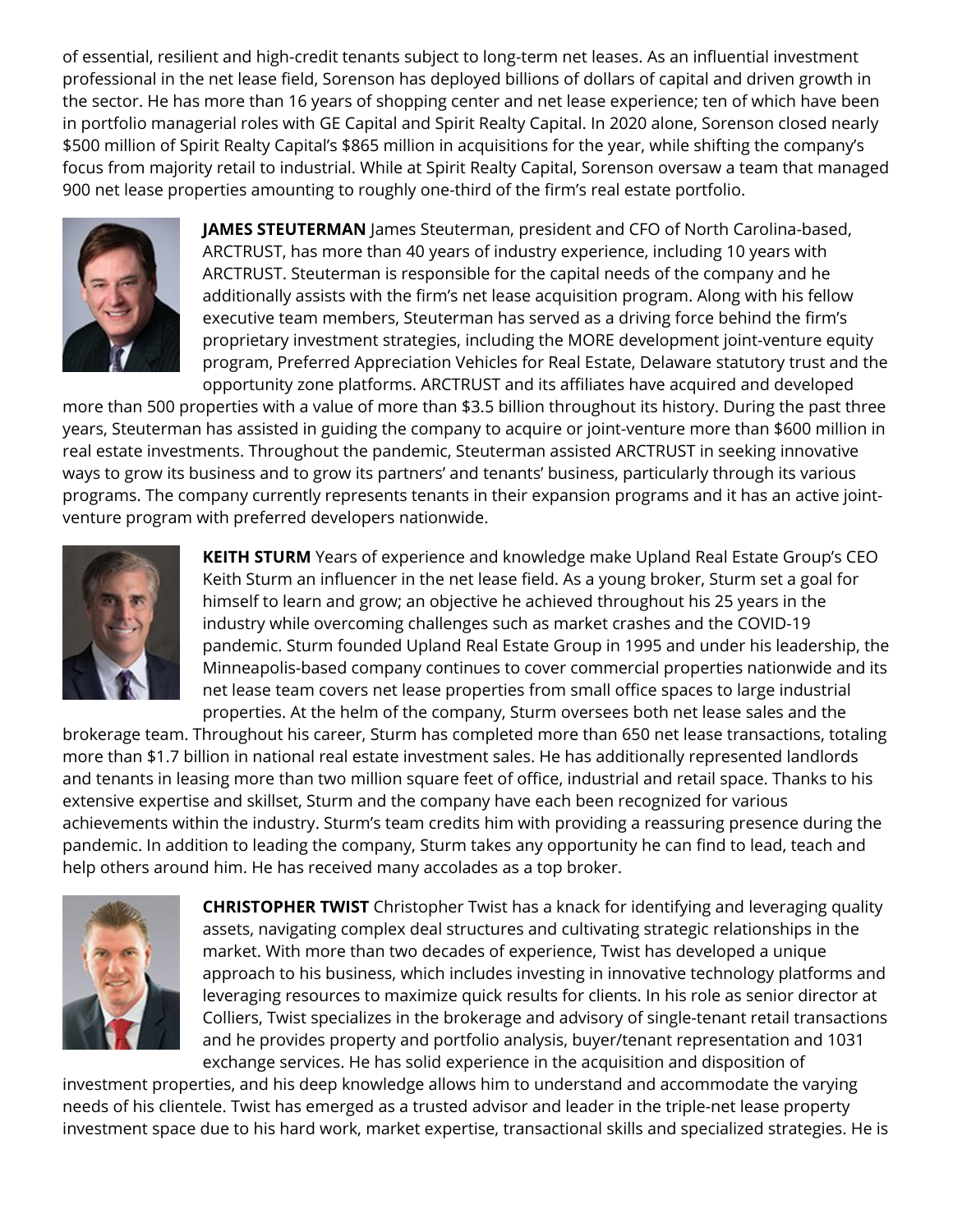able to help new and experienced investors alike. Throughout his career, Twist has participated in more than \$2 billion in commercial real estate transactions. In the past three years, he successfully closed more than \$261 mil-lion in net-leased investment properties.

# **TEAMS**

**BERKELEY CAPITAL ADVISORS WEST** The Berkeley Capital Advisors West team, led by partners Gary Chou, Aron Cline and Calvin Short, has brokered more than 1,300 transactions totaling more than \$3.5 billion during the past three years, making it one of the most active triple net lease brokerage teams in the country. Chou, Cline and Short established the team and opened an office in Orange County in 2021 to lead the national expansion for the firm's net lease division. The team, which has more than three decades of combined experience in net lease investment sales, is responsible for business development, managing the office, establishing long-term strategy and mentoring future leaders. The success of the team is built on a commitment to diversity, which fosters creativity, innovation and problem-solving. The team strives to nurture client relationships with a focus on quality service over transactional details. When the pandemic hit last year, the BCA West team halted business pitches to focus on communicating and providing value to clients who were most in need and created a comprehensive plan to provide support and outreach to landlords, tenants and lenders. The team's work shifted toward helping tenants and landlords work through rent deferral and abatement as well as other lease-related issues. Prior to joining BCA, the three partners cofounded Matthews Real Estate Investment Services, where they were heavily involved in the company's early growth strategy and technology development. All three professionals have consistently been top-producing agents and have won numerous awards. The team's community-service efforts include contributions to Animal Interest, a program founded by Short and his wife to help shelters save animals at risk of euthanasia. The team also supports several other career-oriented and community-focused organizations.

**CBRE NET LEASE PROPERTIES** The CBRE net lease properties team is one of the most active intermediaries in the space, and its members are valued thought leaders and influencers who are sought out for speaking opportunities and confidential assignments that shape the industry. The team's leaders comprise vice chairmen and managing directors of the net lease property group, Will Pike and Chris Bosworth, as well as SVP Brian Pfohl. Pike and Bosworth co-lead the team, which specializes in single-tenant assets, national netlease portfolios, corporate sale-leasebacks and zero-cash-flow transactions around the world. The three professionals have executed more than 3,500 transactions valued at more than \$25 billion during their careers, including more than \$8 billion in transactions within the past three years as a team. The three experts are perennially ranked within the top 3% of producers at the firm in North America. Despite disruptions, Pike and Bosworth's leadership provided exceptional results for the national team, which exceeded \$13.8 billion in US transaction volume during the pandemic. Pike is involved with CBRE initiatives such as CBRE Cares and internal board appointments. Outside the office, Bosworth is deeply involved with Covenant House and Pfohl actively coaches youth sports.

**CUSHMAN & WAKEFIELD YURAS | AICALE | FORSYTH | CROWLE TEAM** Versatility and the ability to control high-quality blue-chip investment opportunities sets Cushman & Wakefield's Yuras | Aicale | Forsyth | Crowle team apart from the rest. The team, which is highly regarded both within the firm, within the industry and by clients, consists of executive managing director Michael Yuras and executive directors Vincent Aicale, Ryan Forsyth and Scott Crowle. Since 2019, the four partners have closed more than 400 net lease transactions, totaling roughly \$1.4 billion in total deal volume. The team services clients across a broad geography and focuses on the sale of high-quality, long-term leased investments. One of its focuses is new construction on long-term net leases, which are leased to a variety of companies and industries as tenants, including some of the most prominent brands in the country. The team's assets primarily include single- and multi-tenant retail products, which experienced difficult circumstances during the pandemic. The team guided client sales and transacted an exceptional amount of deal volume despite the pandemic disruptions. The team's business also includes industrial and medical net-leased products. The team takes pride in being strategic partners with its clients while maximizing sales proceeds and adding significant value on the front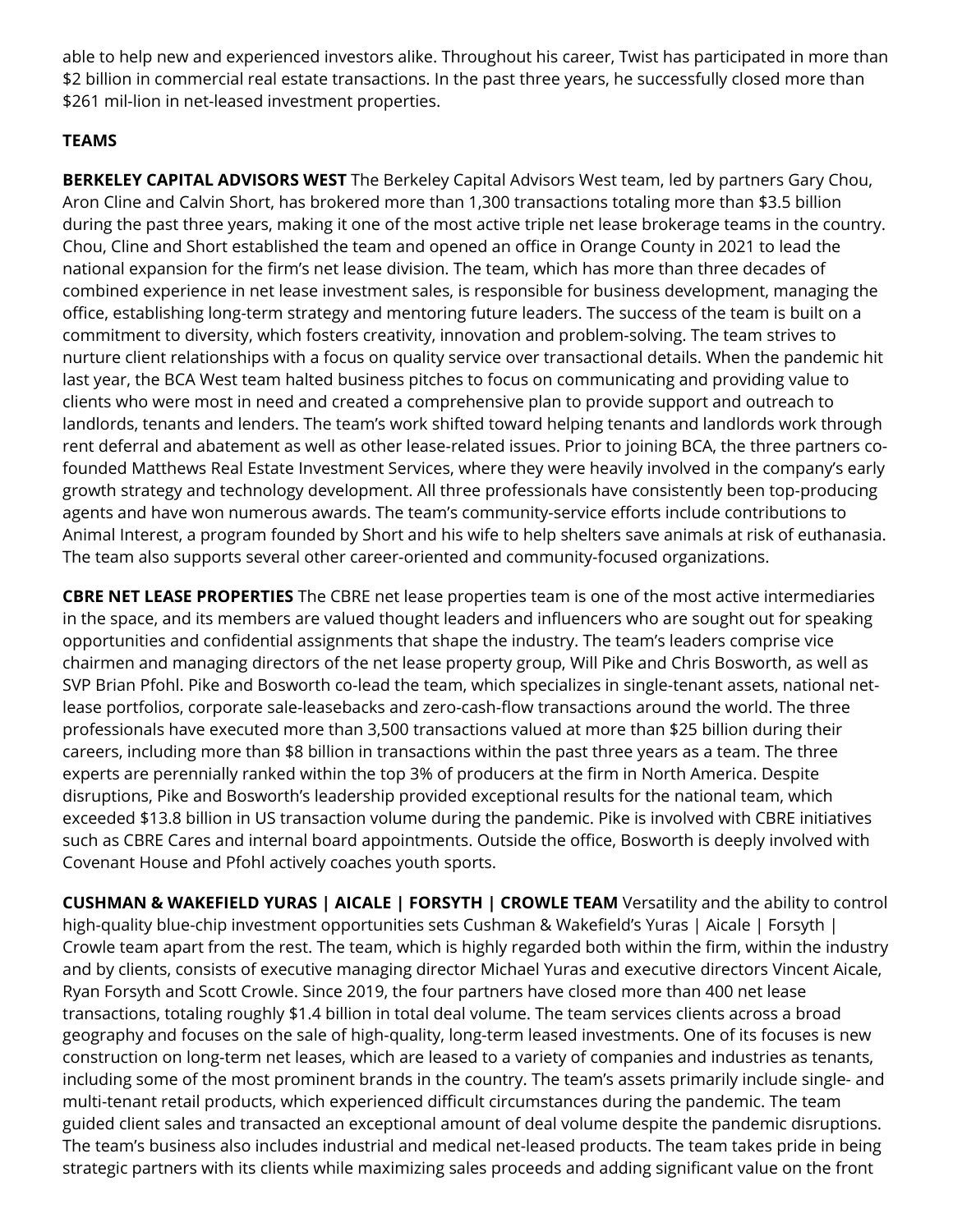end of each assignment. The team identified the flight to quality trend during and continuing after the pandemic and has been at the forefront of compressing cap rates for high-quality, long-term leased investments. The team has distinguished itself as the highest-producing net lease investment group at Cushman & Wakefield.

**FUNDAMENTAL INCOME INVESTMENT TEAM** The seven-member investment team of Fundamental Income has more than 50 years of combined experience and \$15 billion of cumulative transaction experience. The team consists of CEO Chris Burbach, chief investment officer Alexi Panagiotakopoulos, partners Charlie Alm, Reed Dodenhoff, Greg Lang and Tanner Phillips, and partner and general counsel Matt Burbach. The team launched Fundamental Income Properties in April 2020 after receiving a \$500 million initial equity commitment from a fund managed by Brookfield Asset Management. Despite pandemic-related disruptions, the team recruited talent, initiated the formation of a diverse and fundamentally strong net lease portfolio, and managed to grow the portfolio from zero to \$300 million across 16 states in its first year. The team's expertise spans capital markets, distressed debt, triple net lease investing, real estate and development law, and mergers and acquisitions. Because of the team's background in commercial finance and capital markets, it focuses on middle-market, sub-investment grade tenants. Each team member gives back to the community through the support of local charities and community programs.

**JLL CAPITAL MARKETS' CORPORATE FINANCE & NET LEASE TEAM** JLL Capital Markets' corporate finance & net lease team is a leader in the single-tenant sector, with sales advisory, sale-leaseback and build-to-suit transaction experience. The team, led by senior managing directors Mark West and Coler Yoakam, is a top capital markets intermediary for net lease and consistently maintains the capital markets relationships critical to accomplishing clients' specific needs in the highly complex capital markets environment. The corporate finance & net lease team was formed upon JLL's acquisition of HFF nearly two years ago. The team focuses solely on the single-tenant, net lease real estate market. It transacts and advises on net lease sales, including investment property sales, acquisitions/dispositions, underwriting and structuring, value realization strategies, sell-side and buy-side advisory, sale-leasebacks and build-to-suits. Despite pandemic disruptions, the corporate finance & net lease team completed several notable transactions across multiple property types, including the \$358 million sale-leaseback of a 13-property industrial portfolio totaling 2.1 million square feet for Iron Mountain Inc.; the \$33.2 million sale-leaseback of a retail portfolio; and the \$81.9 million sale of a class A build-to-suit office for a pharmaceutical company.

**LEE & ASSOCIATES MC2** Lee & Associates Arizona's Mc2 team specializes in leasing, sales and development of industrial properties in the Southwest, primarily the Sky Harbor and Southeast Valley markets. Founded in 2012, the team consists of principals Ken McQueen and Chris McClurg, who have a combined 52 years of industrial brokerage experience. The pair focuses on tenant representation, with clients ranging from national corporations to locally-owned entities. The team's deep experience in the Central Phoenix and SE Valley markets provides valuable insight on market rent trends, rental rates, landlord concessions and specific landlords. In addition, the firm maintains proprietary rent data on nearly all lease transactions in the market. The team has worked on 18 spec industrial or flex projects and it currently has 11 industrial projects in its pipeline. Despite COVID-19 disruption, McQueen and McClurg fostered a thriving industrial market and saw record leasing and absorption numbers. Thanks to the experience they gained during the Great Recession, the duo was able to shift gears, innovate and hire a marketing professional for the team that created a digital presence and enhanced connections with current and prospective clients. The Mc2 team sold or leased 2.9 million square feet in 2020, including a 210,000-square-foot lease to Amazon. The team has ranked among the company's top producers and it has earned a variety of industry awards. Both professionals have served on the Lee & Associates board of directors. McQueen has been a principal at Lee & Associates since 2007. McClurg is involved in the firm's policies and hiring practices. Both have been involved with mentoring more than a dozen agents at Lee & Associates.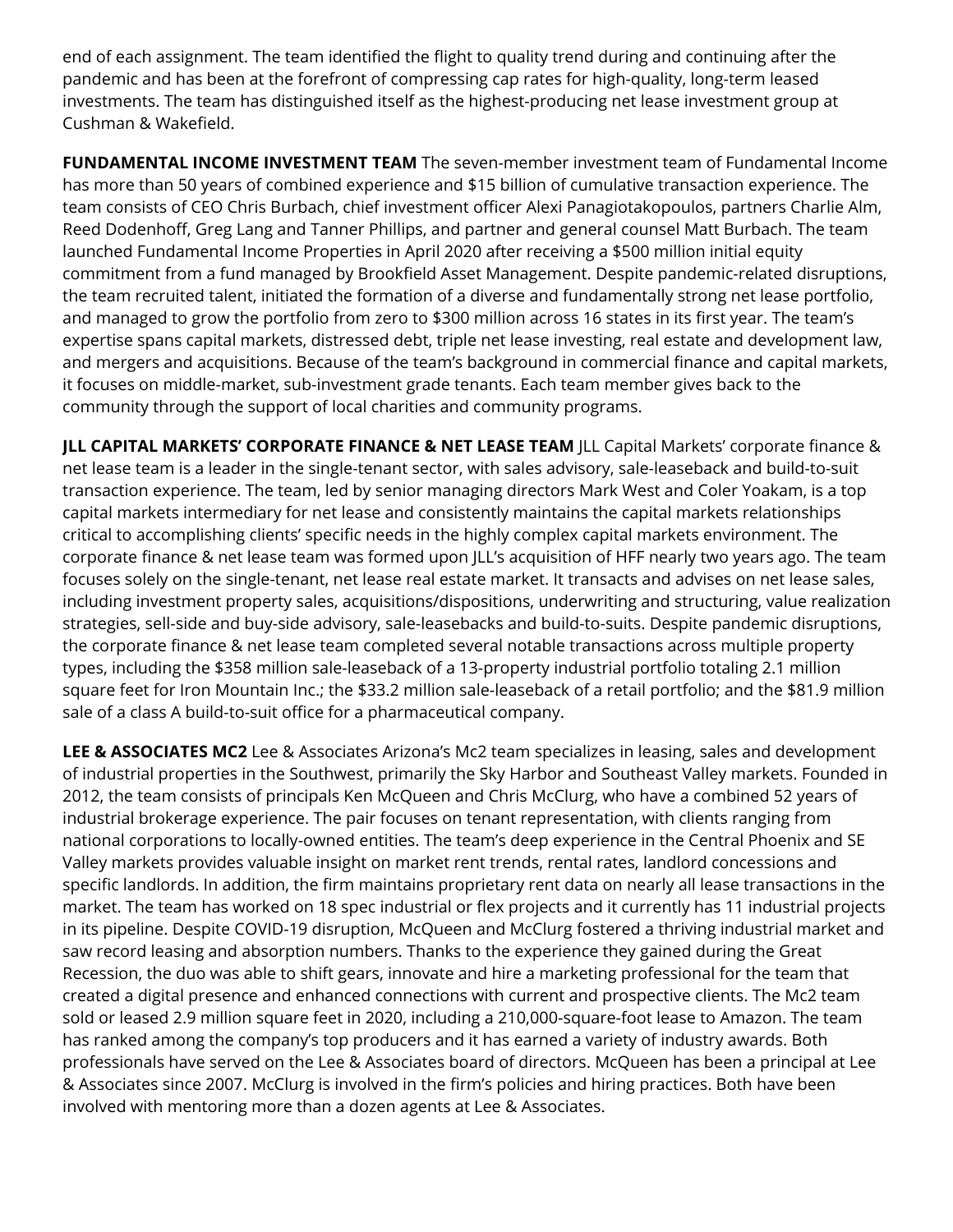**NLAG OF MARCUS & MILLICHAP** Founded in 1995, the net lease advisory group at Marcus & Millichap is led by executive managing director Mark Ruble. Ruble has been with the company in its Phoenix office for 17 years and he has closed more than 1,250 properties totaling more than \$3.8 billion in transaction volume in 46 states. He is highly regarded within the industry and he is known for his outstanding service, for which he has received a variety of accolades. He has twice been recognized as a top 10 agent at Marcus & Millichap and he has consistently received the firm's sales recognition award since 2007. During the pandemic, Ruble grew his business by nearly \$100 million in sales transactions. His leadership in transitioning the net lease advisory group to remote work ensured that client needs were met. The net lease advisory group continues to focus on clients' needs by acting as advisors and assisting them in navigating the market. The group additionally created a giving fund that utilizes proceeds and fees made throughout the year as donations to the Wounded Warrior Project, the Arizona Cancer Foundation for Children and Feeding America. In addition to his professional duties, Ruble mentors fellow agents who focus on net lease properties and assists them in learning industry best practices.

**QUANTUM REAL ESTATE ADVISORS' CAPITAL MARKETS TEAM** The capital markets team at Quantum Real Estate Advisors Inc. is led by EVPs Zack Hilgendorf and Dan Waszak. The team is described as having a highenergy focus and an ability to find creative solutions to transactions, which has led to deep client relationships. During his eight-year career at the firm, Waszak has closed more than \$1 billion in sales and Hilgendorf has achieved more than \$700 million in sales since 2016. Following their individual success, the two professionals formed the capital markets team in 2018 and they have since closed more than \$750 million. The professionals focus on achieving optimal value for clients by advising them in the disposition and acquisition of assets, and their client-focused approach to brokerage has earned them an extensive list of repeat clients. Prior to the pandemic, the team struck a balance between shopping center and single-tenant net lease sales, however, during the pandemic, they transitioned to mostly single-tenant net-leased assets and also identified essential tenants and uses that would be in high demand; leading to an expanded product line that included a greater proportion of net-leased medical assets. The team is credited with helping Quantum Real Estate Advisors grow from a Midwest boutique firm to a national platform, along with assisting in designing a proprietary database that gives brokers an edge in customer service, prospecting, tracking and matching buyers, sellers and properties. Notable transactions during the past three years include deals with Walgreens, Wal-Mart, Home Depot and several large shopping centers and medical office buildings. The pair actively mentors students and new graduates pursuing careers in commercial real estate, and they also are involved in multiple philanthropic causes.

**SAB 1031** SAB Capital's 1031 team focuses solely on working with 1031 exchange buyers, one of the few groups in the country that does so. The team is led by director Michael Scali. SAB agents do not take on exclusive listings but instead co-broke about 40% of deals and they source the remaining opportunities through direct relationships with merchant developers, private equity firms, REITs, private owners and the company's listing agents. The SAB 1031 team runs an in-depth process for clients and referring partners, which starts with educating potential clients on the net lease sector with the goal of helping clients understand the asset classes and their options within the sector. The team believes in empowering clients to make their own decisions, even during uncertainty like the COVID-19 pandemic. The 1031 team works with exchange buyers, most of whom are not familiar with the nuances of buying in markets outside their home region, to help them understand what they need to purchase. Among the team's top accomplishments is its expansion into the California market. Having a presence in both Southern California and New York City has allowed the team to access capital in two of the biggest 1031 hotbeds in the country.

**SAB CAPITAL MARKETS** The SAB Capital Markets team, led by director of capital markets Miguel Jauregui, specializes in net lease financing with a focus on credit tenant retail. During the past year, the group has grown from one team member to three professionals and it has financed more than 70 properties with nearly \$100 million in deals in its pipeline. The team is focused on net lease financing from initial lender outreach and negotiations to closing for both refinances and purchases. As capital left other commercial real estate classes during the pandemic and moved toward net lease, the SAB capital markets team has grown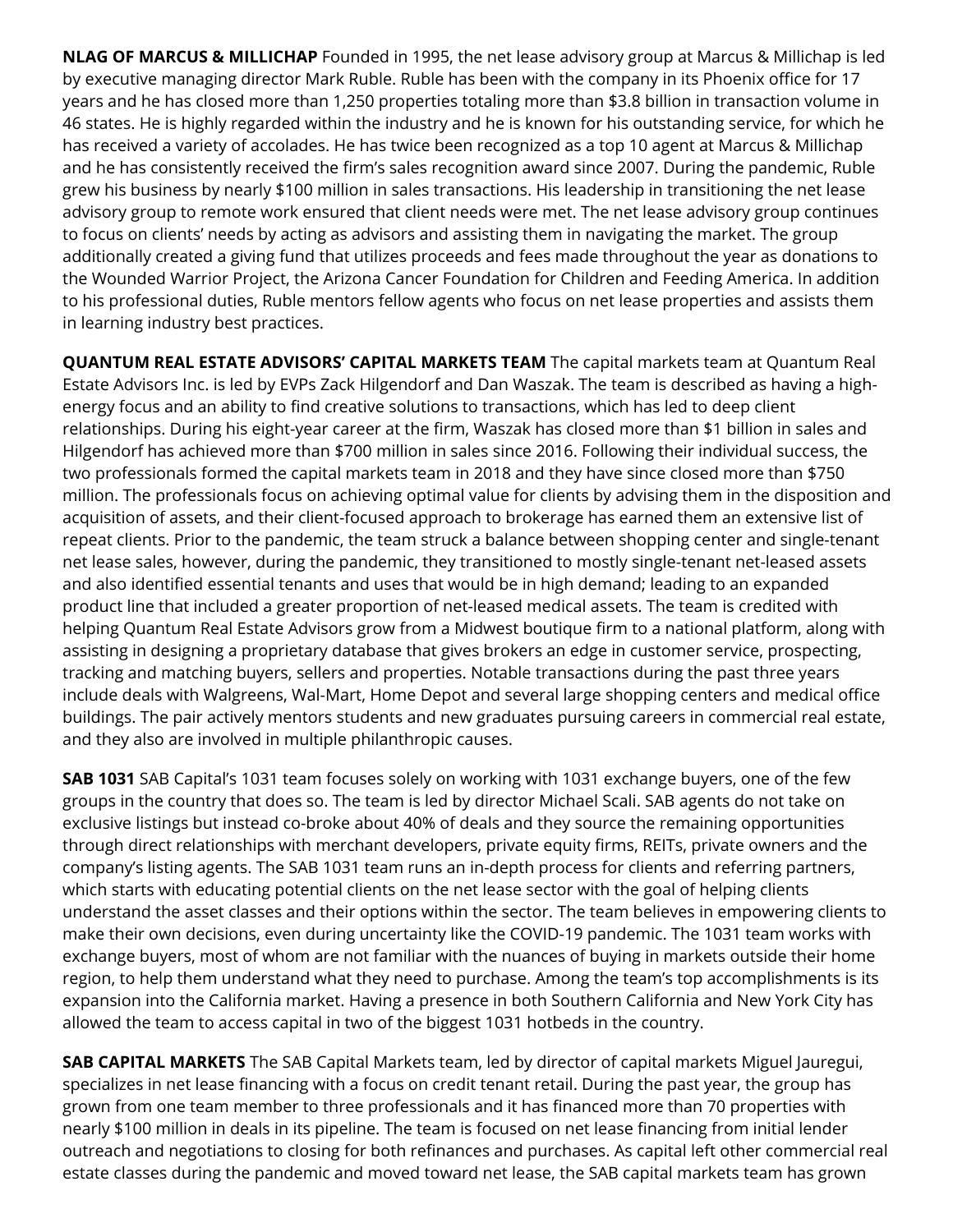exponentially in terms of deal volume. During the height of volatility, from March 2020 through May 2020, when CRE lenders halted most financing, the capital markets team built and maintained relationships with lenders across the country; remaining confident that net lease would come back strongly, while preparing with aggressive capital partners in their reach. Among the team's notable accomplishments was the CMBS execution of a 12-property package of Rite Aid, Family Dollar and Walgreens stores throughout the country, including leases that expired during the term of the loan.

**STREAM CAPITAL PARTNERS' JORDAN SHTULMAN & JONATHAN WOLFE** Managing principals Jordan Shtulman and Jonathan Wolfe lead STREAM Capital Partners, which has closed nearly \$6 billion in transactions since the firm began operations in 2012. The pair is focused on growing the business and platform by opening offices, recruiting valuable brokers and driving revenues to keep the company sustainable through a variety of climates. Shtulman and Wolfe work their transactions and business development, mentor other brokers and work with management to expand the company. A testament to the pair's successful strategy, STREAM closed more transactions during COVID-19 than any year previously. Throughout the pandemic, Shtulman and Wolfe worked extensively with colleagues in the company to bring them in on deals and train new employees. During the past three years, the company has grown to now have offices across the country and it has more than doubled its deal volume and expanded its staff. Saleleaseback transaction volume has become a large aspect of the firm's business and net lease transactions have been moving quickly. Shtulman and Wolfe are both active members of their community. They support organizations such as Chicago Children Advocacy Center, No Kids Hungry, The University of Chicago and Cancer Wellness Center.

**TRANSWESTERN NATIONAL NET LEASE | SALE LEASEBACK GROUP** Mark Imrem and Andrew Watson cofounded the net lease | sale leaseback group at Transwestern in 2017 and now oversee the group's vision, planning and continual development, while playing pivotal roles in single-asset and portfolio sales across the US for clients rang-ing from private investors to large institutions. The team conducts business nationally with team members located in Chicago, California and Texas, and it is expanding its presence in Atlanta, Denver, the Southwest and Northeast. With more than seven decades of combined experience across various sectors, the team focuses on acquisition, repositioning and disposition of single-tenant and netleased proper-ties. During the past three years, the group has provided valuations for more than 170 singletenant net lease properties in 27 states and has executed the sale of six gas station/convenience store portfolios totaling 98 properties with a combined value of \$107 million and more than 88 acres of land. In 2020 alone, the group facilitated an 88,461-square-foot sale-leaseback for \$36 million in Fremont, CA, the sale-leaseback of an industrial transportation facility in New Jersey, several net lease transactions for Dollar General, Family Dollar and Caliber Collision in multiple states, and a noteworthy 109-asset portfolio disposition for LNR Partners. The group remains entrepreneurial and focused on opportunities for growth and improvement. It recently pioneered the use of auction sales in the net lease sector with due diligence completed prior to contract; enabling transactions to close rapidly and reliably. In 2020, the group sold more than 80 properties through the auction process.

## **COMPANIES**

**ENCORE REAL ESTATE INVESTMENT SERVICES** After working together at a national brokerage firm and ascending to the roles of SVPs, Brandon Hanna, Deno Bistolarides and Ryan Vinco left their previous company to establish Encore Real Estate Investment Services in 2016. The Farmington Hills, Michigan-based firm has grown to more than 30 agents across three cities that specialize in selling net-leased real estate nationwide. The company continues to achieve record results each year. In 2020, Encore Real Estate Investment Services closed more than \$450 million in sales volume, and 2021 is on pace to nearly double this volume, as the firm has now closed \$1 billion in volume since March 2020. In addition to their day-to-day tasks in running the firm, Hanna, Bistolarides and Vinco provide valuable leadership to agents and advise clients to ensure that their real estate holdings are in the best position possible, especially during the pandemic. Their company supports a variety of community organizations, including youth sports programs,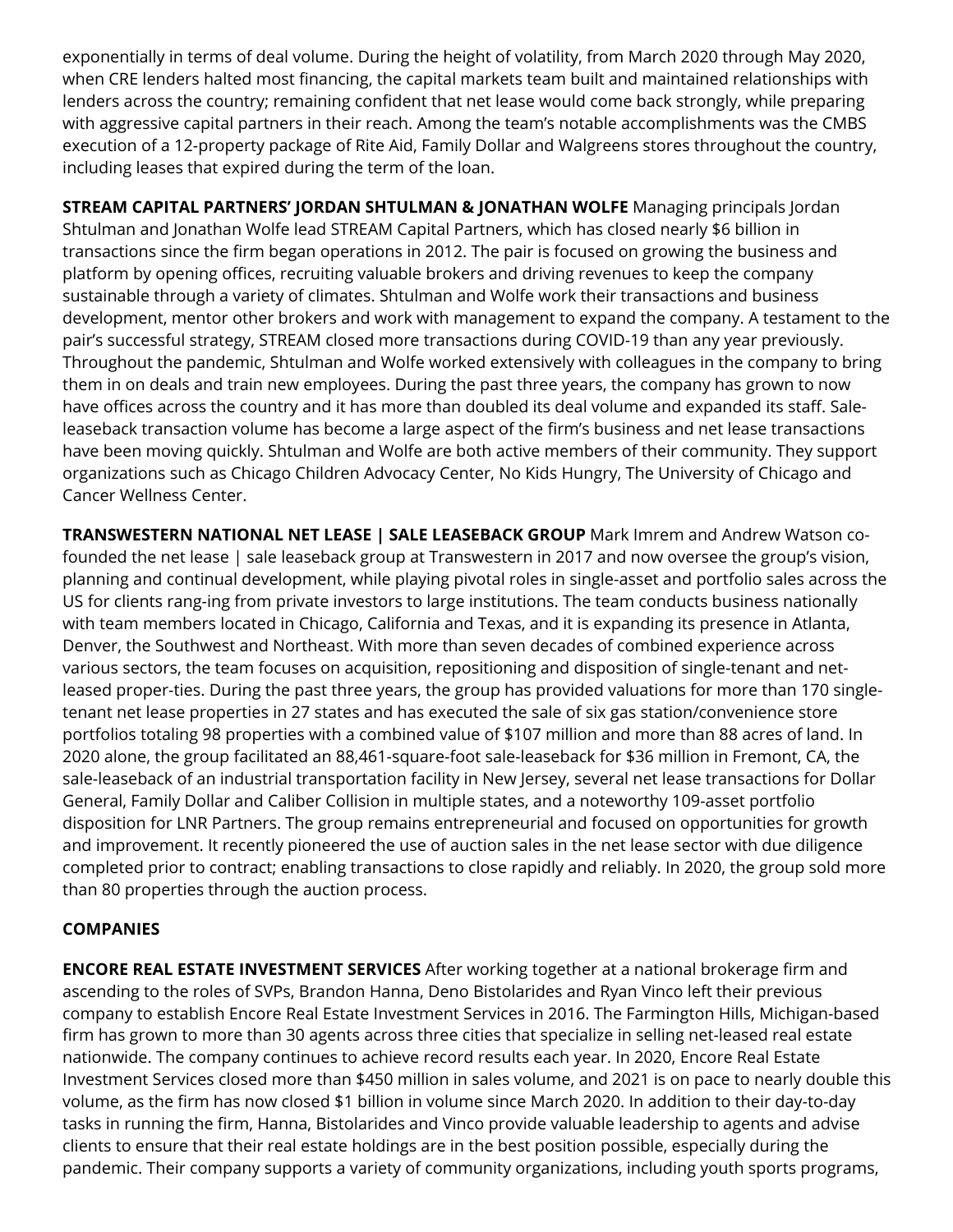the Ronald McDonald House, the Oholei Torah Community Center and St. Thomas Chaldean Catholic Church. In addition, Encore Real Estate Investment Services allocates a portion of its commissions to clients to donate to a charity of their choice.

**HANLEY INVESTMENT GROUP REAL ESTATE ADVISORS** A single-office boutique firm based in Southern California is making a big impact in the net lease space nationwide. Hanley Investment Group Real Estate Advisors has become a leading retail investment sales brokerage firm in numerous markets with more than \$1.1 billion in retail property sales during the past 18 months. The firm was founded in 2004 and is led by president Ed Hanley. Despite pandemic disruption, Hanley Investment Group closed 2020 with a total sales volume of nearly \$710 million. The firm also set record-low cap rates in California and other areas of the country, particularly the Midwest, as it sought high returns and worked with local developers and buyers willing to pay a premium for quality net-leased real estate. The firm has become one of the most active brokerage companies in the Midwest region. It works in several net lease sectors, including quick-service restaurant drive-thrus, banks, convenience stores, grocery, auto service, express car wash properties and daycare/learning centers. The company leverages property-specific marketing strategies, cutting-edge technology, local market knowledge and nationwide relationships with investors, developers, institutions, national retailers and franchisees, brokers and 1031 exchange buyers to deliver exceptional results for clients. The company prides itself on fostering long-term relationships, and more than half of its sales during the past three years have come from repeat clients. Hanley additionally supports local and national philanthropic efforts.

**JAMES CAPITAL ADVISORS** In 2018, Los Angeles-based James Capital Advisors was founded on the notion of taking a new-age approach to brokerage. Founder and CEO Mike James left a national firm to start his own company, focused on building best practices, infrastructure and culture to ensure a sustainable and scalable environment. The firm has closed nearly \$1 billion in net lease assets in the past three years, and it has completed the acquisition and disposition of more than 3,000 assets totaling \$6 billion. In addition, the firm has quickly expanded from 12 investment professionals to 70 employees. James Capital Advisors did not slow down during the pandemic. The company opened its second location in Phoenix, a step toward a planned national expansion. James Capital Advisors identified the maturing legal cannabis sector in various states and assembled its cannabis corporate real estate division; moving from fringe industrial locations to the core retail market where its clients invested and sought to become leaders in cannabis real estate. The company seeks to share its expertise with brokers inside and outside the firm and it hosts a podcast called 'The Exchange,' which focuses on 1031 exchanges, net lease and all things commercial real estate. The company gives back to the community through James Capital Cares, which allows brokers and staff to participate in charitable organizations.

**LCN CAPITAL PARTNERS** Edward V. LaPuma and Bryan York Colwell co-founded LCN Capital Partners in 2011 with a focus on sale-leaseback. Based in New York, the firm has a portfolio consisting of operationally critical corporate real estate across all industry sectors and commercial types. Throughout the past three years, LCN Capital Partners has been active in the net lease field, closing on more than \$2 billion of longterm, triple-net, sale-leaseback and build-to-suit transactions across North America and Europe. The company was the first sale-leaseback-focused private equity firm to raise parallel funds in both US dollars and Euros for deployment in North America and Europe respectively, and it has been a driving force in the institutionalization of the net lease market in Europe. LaPuma has helped to shape the sale-leaseback landscape in both North America and Europe by educating corporations on the value of unlocking capital from critical corporate real estate. The firm closed on more than \$550 million in sale-leaseback and build-tosuit transactions in 2020 despite the limitations of COVID-19. The two most notable transactions were the Staples' headquarters facility in Massachusetts and a portfolio of 27 Spanish supermarkets as Mercadona's first-ever sale-leaseback transaction. The firm also closed on a portfolio of 32 7-Eleven locations all backed by corporate guarantees. LCN Capital Partners additionally prioritizes ESG considerations in its investments and is passionate about giving back to the community.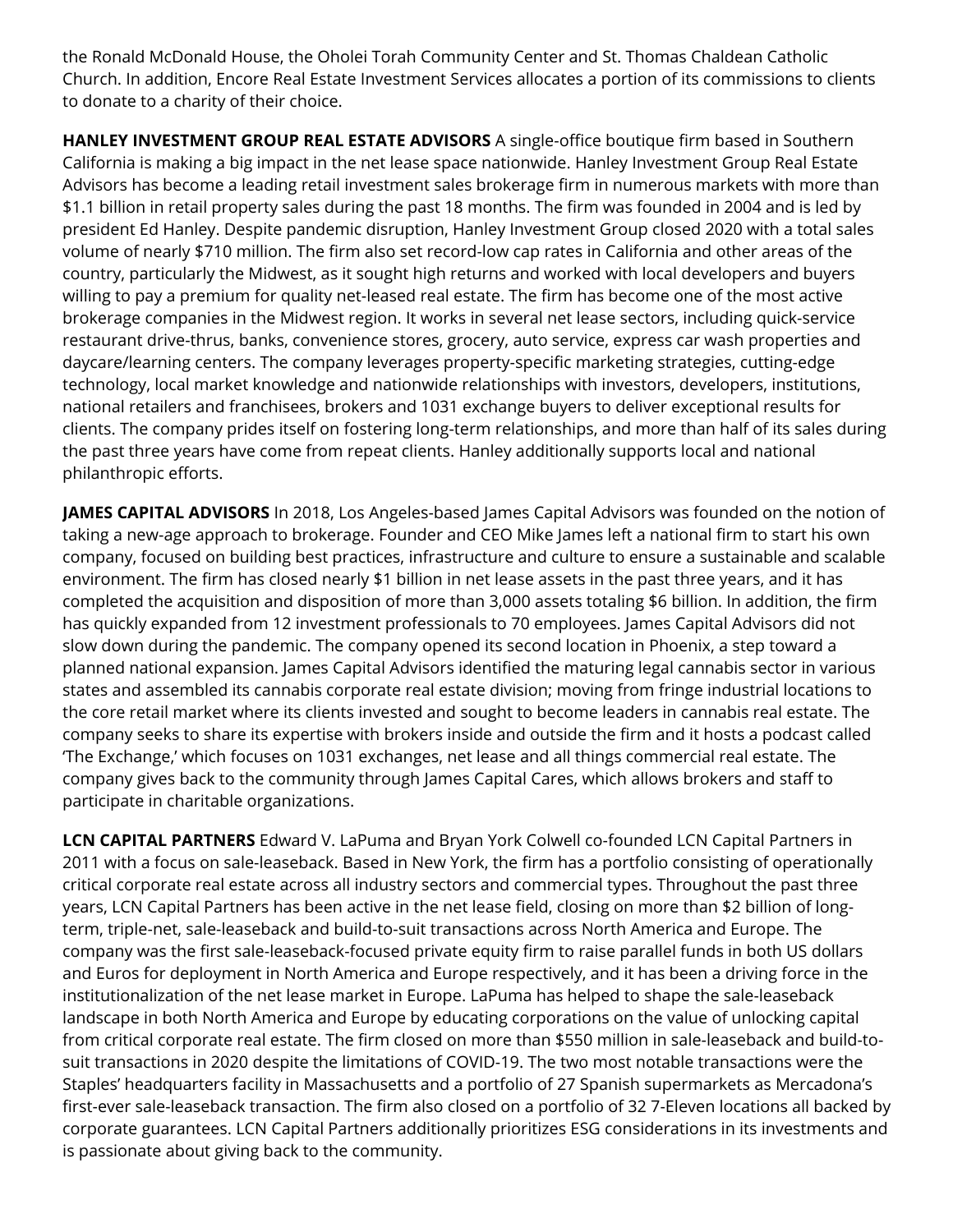**N3 REAL ESTATE** Texas-based N3 Real Estate rejects the one-size-fits-all approach to commercial real estate and believes in developing customized strategies to help clients achieve efficient real estate solutions based on ongoing market research and a dedication to leaving no stone unturned. The firm was founded in 2004 and is led by CEO Brenna Wadleigh. N3 Real Estate offers full-service solutions from site selection to construction management and build-to-suit development; allowing it to accommodate a variety of client needs in-house. The company focuses on finding premier spaces and creating new development sites across the country for retailers, restaurants and service providers and it specializes in volume development assignments. In addition to its net lease development business, N3 Real Estate manages more than \$400 million in retail properties for investors and customers. Within the net lease sector, the N3 team has created a full-service solution for growing retailers and their franchisees across the country. Its expertise and methods allow it to create new net-leased investments on a volume basis for growing retailers while also taking advantage of existing spaces and buildings that need to be repurposed. During the pandemic, N3 Real Estate was selected to be the exclusive developer for a national brand, for which it procured more than 30 sites and will ultimately deliver 200 stores within two years. The company has focused its philanthropic efforts in New Orleans and most recently worked with the city to use one of its properties as a COVID-19 vaccination site.

**SANDS INVESTMENT GROUP** Sands Investment Group calls its team the "Navy Seals of net lease" thanks to the firm's highly specialized focus. The firm was founded in 2010 and is led by CEO Chris Sands, as well as managing directors Andrew Ackerman, Daniel Hoogesteger, Max Freedman, Amar Goli and Tom Gorman. Based in Charleston, SC, the firm has additional offices in Atlanta, Austin, Philadelphia, Santa Monica and Charlotte. The firm fosters a culture of collaboration, which allows a team approach to using the firm's proprietary database of contacts. Throughout the pandemic, SIG addressed challenges associated with financial visibility and uncertainty around certain retail concepts. The firm leveraged virtual training and onboarding when COVID-19 set in; transitioning from zero to 100% remote work within five days. As the lending market's appetite returned and retail locations proved to be resilient, buyer confidence grew and SIG registered notable growth last year. Its agent count increased by 78% and its exclusive listings volume hit an all-time high. In addition, SIG has donated more than \$1.7 million to global and local charities. The firm also participates in community engagement through its SIGives program, which donates a percentage of revenue to organizations that work to improve the lives of others.

**SPIRIT REALTY CAPITAL** Spirit Realty Capital is a large, publicly listed net lease REIT based in Dallas that has more than 1,800 properties across 48 states, with approximately \$7 billion in real estate investments. Founded in 2003, the company is led by president and CEO Jackson Hsieh. During the height of the pandemic, the company was the first public REIT to disclose collections information and it was one of the earlier REITs to re-institute acquisition guidance to the market, signaling stability in the portfolio. The firm invests in high-quality, single-tenant, operationally essential real estate with long-term net leases. It is disciplined in its acquisitions and proactive in portfolio management while embracing cutting-edge technology tools and maintaining a strong balance sheet. This strategy is designed to maximize shareholder value by providing a growing stream of earnings and dividends generated by high-quality, diversified commercial real estate. The company emerged as a leader during the pandemic by providing disclosures, discussing monthly rent collections, explaining deferral impacts and providing details on top tenants. The firm worked with tenants directly throughout the pandemic and engaged in productive deferral discussions to help them get back on their feet. The firm additionally hosted executives from impacted sectors to speak at company-wide virtual town halls. All the while, Spirit Realty Capital continued to make acquisitions; purchasing more than \$850 million in real estate throughout the past year. The company also works with several local charities, as well as local schools to provide scholarships and mentoring.

**TAURO CAPITAL ADVISORS** Tauro Capital Advisors, based in Los Angeles, has made its mark as one of the most active intermediaries within the triple-net lease sec-tor with more than \$250 million in financing completed since it was founded in 2017. When lenders were cautious during the pandemic, Tauro Capital Advisors was able to secure large facilities, an accomplishment it attributes to its team's depth of influence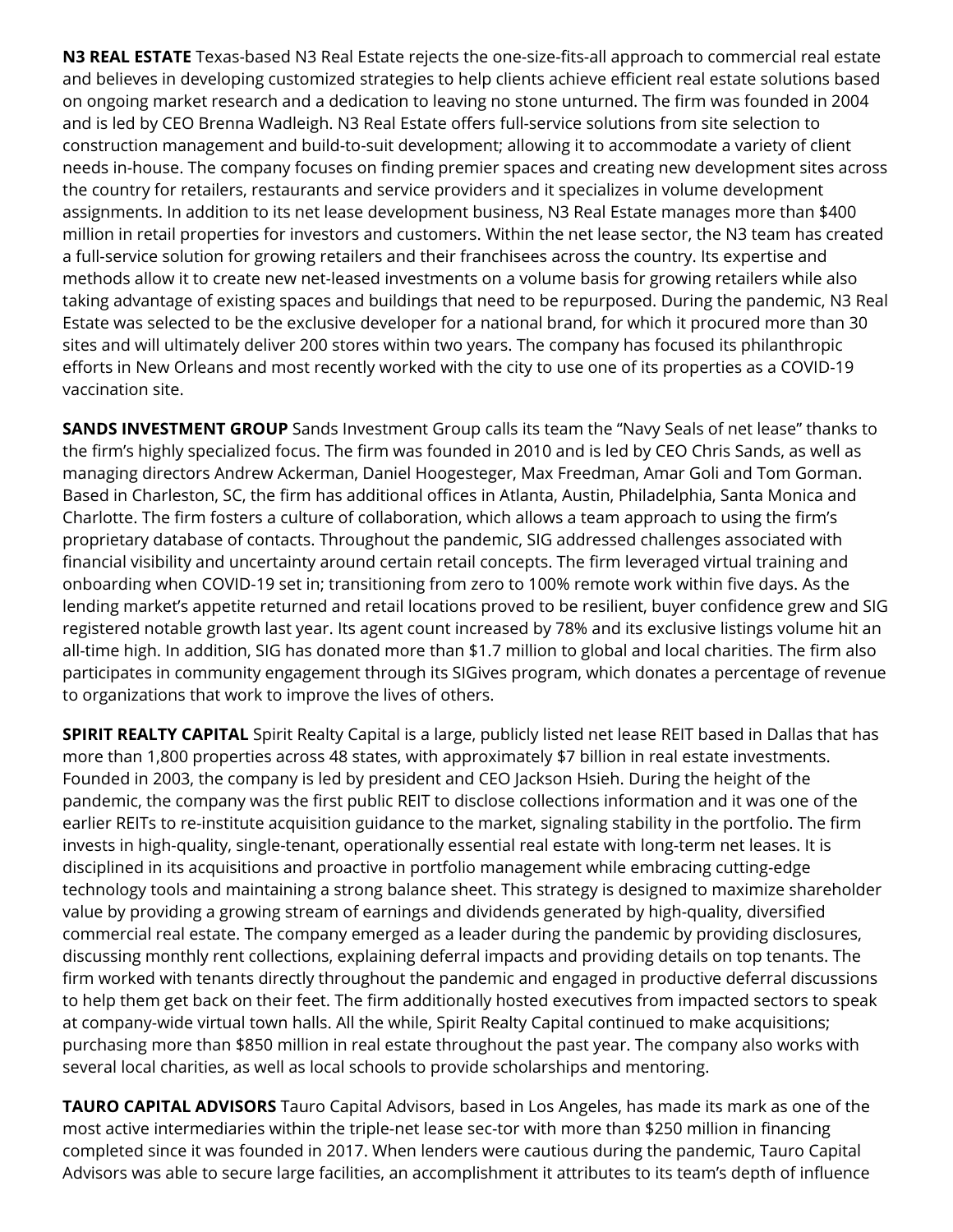and its ability to nurture capital relationships. In 2020, the firm secured \$20.5 million in financing on behalf of four triple-net-lease developers and investors and secured \$50 million in revolving 100% loan-to-cost debt facilities that allowed single-tenant triple-net-leased developers to expand their portfolios through new site acquisitions and development. Led by managing partners Stephen Stein and D. Scott Lee, Tauro Capital Advisors also prides itself on its innovation and willingness to push the envelope in commercial finance. It recently created a proprietary centralized database that gives its advisors immediate access to thousands of capital providers nationwide, along with detailed transaction tracking and information regarding past transactions. In addition, the firm deepened its offerings during the pandemic to bring expanded services and assistance to net lease borrowers, including an advisory platform that helps investors navigate the post-COVID commercial real estate market with the entire financial picture in mind. Furthermore, Tauro Capital Advisors gives back to the community by donating a portion of its profits to charitable organizations and it encourages all of its employees to volunteer their time or contribute to causes that are meaningful to them.

**THE BOULDER GROUP** Boutique investment real estate service firm the Boulder Group, based in Wilmette, IL, has a track record of more than \$6 billion in net lease transactions across the US, making it one of the top net lease brokerages in the country. The firm, which specializes in single-tenant net lease properties, was founded in 1997 and is led by president Randy Blankstein. The Boulder Group provides a full range of brokerage, advisory and financing services to a diverse client base, including high net-worth individuals, developers, REITs, partnerships and institutional investment funds. Between 2012 and 2020, the Boulder Group has ranked as one of the top 10 companies in the nation for single-tenant retail transactions by both CoStar and Real Capital Analytics. The firm publishes net lease research and sector-related research reports each quarter, and throughout the pandemic, the company's net lease research provided transparency to industry participants as the market was undergoing significant changes. Among its notable transactions in recent years are a \$25 million single-tenant Whole Foods in Chicago, an \$18 million net-leased industrial property anchored by CAT, more than \$100 million of single-tenant Albertsons, and \$300 million of singletenant pharmacy properties. The Boulder Group team is involved in real estate education at the university level and has taken on individual mentorships for future members of the real estate community.

**W. P. CAREY** For nearly 50 years since W. P. Carey was founded in 1973, the firm has pioneered models and strategies that other investment firms have followed, such as pooling net lease assets into funds for individual investors to invest in and using sale-leaseback proceeds as a critical component of the capital stack for leveraged buyouts. In 1998, the company completed its first sale-leaseback investment in Europe and opened its London office the following year. Since it converted to REIT status in 2012, the firm has continued to demonstrate the value of its diversified investment strategy. The company, led by CEO Jason Fox, ranks among the largest net lease REITs with an enterprise value of about \$19 billion and a portfolio of operationally-critical commercial real estate that includes 1,261 net lease properties spanning 146 million square feet. The company is focused on investing in high-quality single-tenant industrial, warehouse, office, retail and self-storage properties subject to long-term net leases with built-in rent escalators. Despite the pandemic, W. P. Carey grew its portfolio last year and continued to execute on corporate initiatives designed to provide future growth. Early in 2020, W. P. Carey completed the merger and internalization of the CWI lodging funds previously managed by the company. It also maintained high rent collections throughout the pandemic, and despite disruptions, the firm continued to add high-quality, mission-critical assets to its portfolio, investing \$826 million into 56 properties net-leased to 20 tenants. The company gives back to the community through its Carey Forward employee volunteer program, which has supported many organizations.

## **RISING STARS**

**JOSHUA BERGER** Joshua Berger has been a top performer since he started in the industry six years ago. Since then, he has completed more than \$300 million in sales. Previously, at Charles Dunn Co., Berger was recognized as Rookie of the Year, the top retail specialist and one of the highest-producing agents. Now, as first VP and shareholder at Kidder Mathews, he specializes in sales and advisory services for net-leased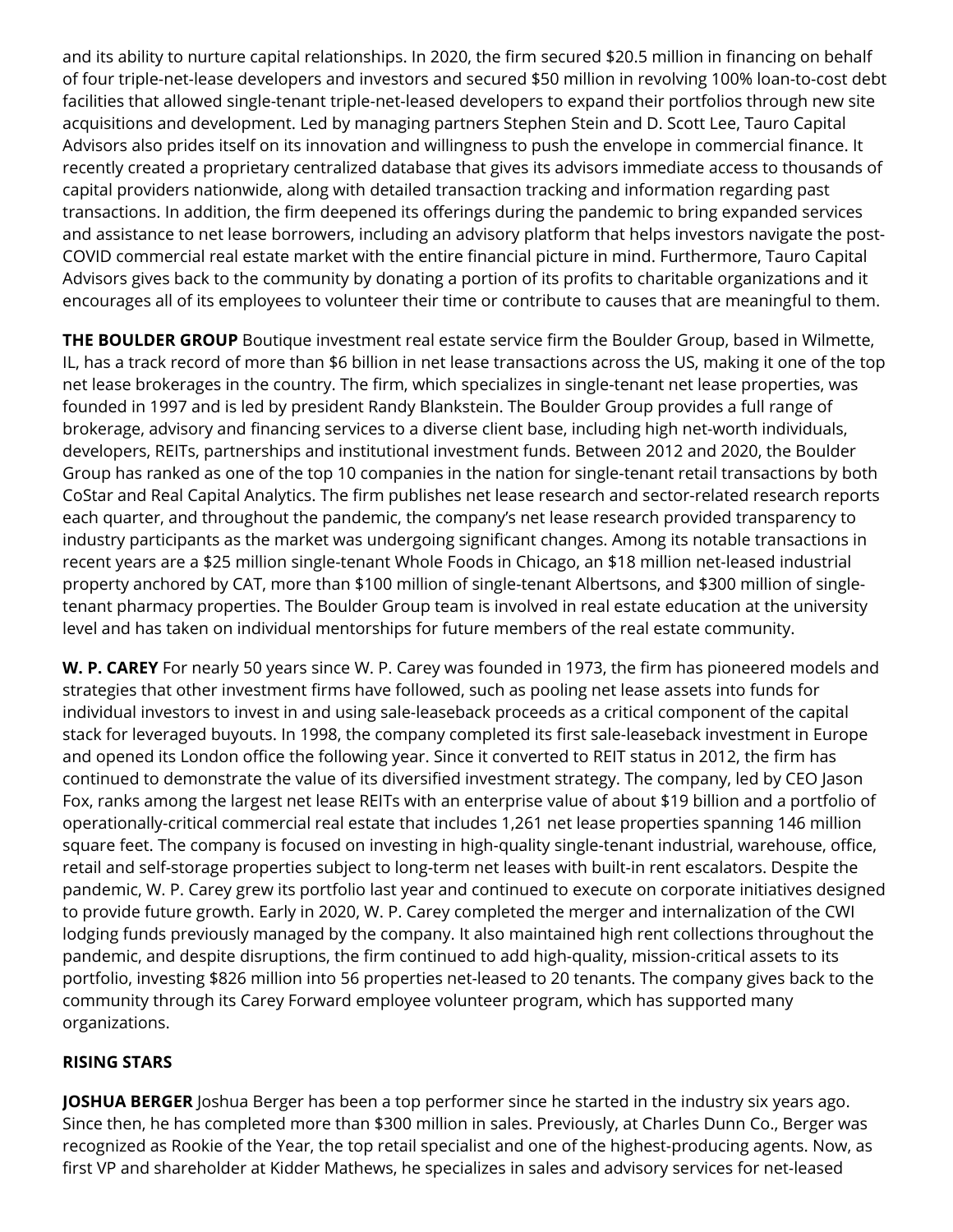investment properties with a focus on restaurant and pharmacy leased properties. He also leads the West LA net lease team, for which he oversees day-to-day operations and manages clients. In 2020, Berger ranked as the firm's number two producer in the Southern California region, having completed 33 sales transactions totaling nearly \$100 million. He has completed more than 15 quick-service restaurant transactions and more than 10 corporate pharmacy-leased properties across the country. Berger has set market records for CAP rates based on lease term, tenancy and location through his various completed deals. Berger's extensive knowledge and deep connections with national brands as tenants provided an advantage during the pandemic; helping him continue to work with clients to achieve their goals expeditiously and propel him to a position as a top net lease broker in the US. He is an influencer in the net lease space and serves as a role model for up-and-coming brokers and he is also active in his local community.

**JOSH BISHOP** When the pandemic hit last year, Josh Bishop was determined not to let the resulting chaos and uncertainty derail what he had worked hard to build, so he strategized with clients and displayed tenacity and a positive outlook. Bishop's efforts led to a 57% increase in year-to-year business. Bishop serves as the first VP of the net lease retail division at Matthews Real Estate Investment Services, where he specializes in the disposition and acquisition of net lease properties and manages his own business portfolio. In his role, he guides clients through the entire buying or selling process. He has built long-term relationships with prominent institutions, developers, syndicators and lenders while brokering more than 700 transactions. He is involved with the firm's marketing efforts and recently authored an article about the success of dollar stores during the pandemic, which helped to maintain his brand and grow his business substantially last year. He also adapted to using video conferencing to continue to coach and lead his mentees. As a leader and mentor, Bishop encourages his fellow brokers to challenge themselves; emphasizing the importance of hard work and pursuing the best possible outcome for each client. He has received multiple honors as a closing agent, listing agent and top-producing agent and he has received the Matthews chairman's award for four consecutive years. He is an active member of the Matthews corporate social responsibility program, which enables agents and employees to take on philanthropic leadership roles and organize events to benefit their local communities.

**AUSTIN BLODGETT** Austin Blodgett, VP at RealSource Group, has helped set the market for express car wash net lease transactions with more than \$120 million sold during the past two years. Throughout the past year, Blodgett closed numerous transactions, particularly in the express car wash space, which has thrived coming out of the pandemic. In 2020, he also set several low cap records and he closed \$15 million in saleleasebacks with Tidal Wave Auto Spa. In addition to running the investment sales division for RealSource Group, Blodgett serves as a thought leader, having written numerous articles about the express car wash space. He also is a leader in other ST triple net lease retail types, including quick-service restaurants, medical and health clubs, as well as MT strip deals. In recent years, Blodgett has completed more than \$115 million in express car wash sale-leaseback and traditional sales transactions. Throughout his career, he has completed around \$300 million in volume. In addition to his responsibilities at RealSource Group, Blodgett gives back to his community by participating in beach cleanups and by teaching innercity children how to surf. He also provided an internship for high school students during the summer of 2020.

**JORDAN KOEPPEL** In the ever-changing net lease sector, Jordan Koeppel's in-depth knowledge and ability to help clients navigate challenging market conditions set him apart as an influencer. As a senior investment sales associate at SAB Capital, Koeppel has successfully built strong relationships with merchant developers, institutions and professional investors who provide him with a revolving pipeline of inventory that he delivers to active investors at competitive prices. Koeppel advises clients on acquisitions, dispositions and portfolio management, and he works to provide relevant research, advisory and transaction services. He made it his mission during the pandemic to continue to grow as a leader and complete transactions despite uncertainty. Koeppel's strong financial background provided him with a deep understanding of specific tenants and sectors — including dollar stores, grocery and pharmacy — which allowed him successfully advise clients on necessity-based retail throughout the pandemic. His ability to communicate the strength of these sectors and investments allowed him to continue to bring buyers and sellers to the table. During the